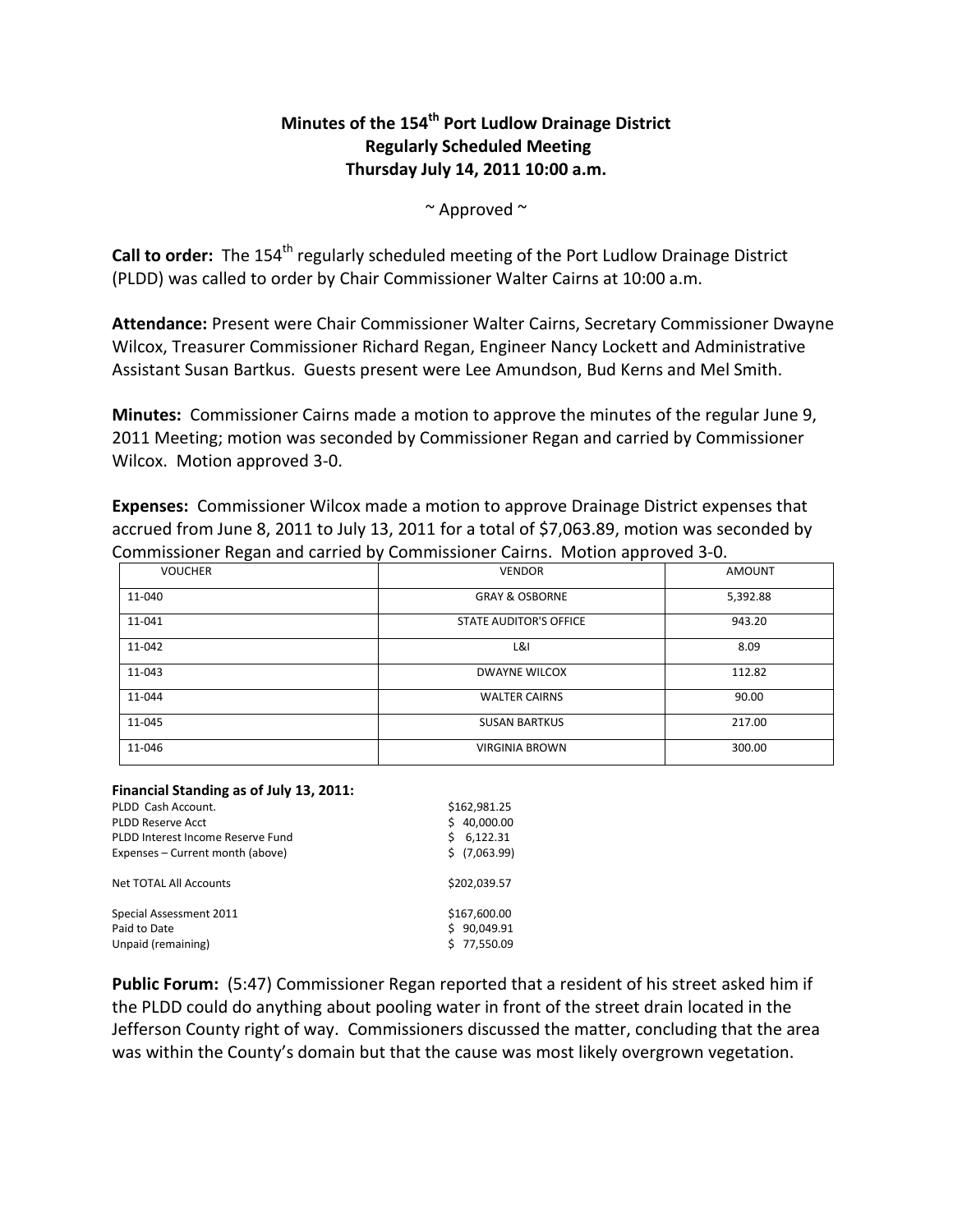## **Old Business:**

- 1. (7:49) Engineer Nancy Lockett brought the **Rainier to Oak Bay Project Plans**, to be reviewed by PLDD Commissioners during the workshop to be held directly after this day's meeting.
- 2. (8:07) **North Bay II Condo Bid Date** will due by July 21, 2011. Engineer Lockett will be meeting with Lydel and Seton representatives after this day's meeting to review specifications.
- 3. (15:32) Engineer Lockett reported that survey work would be done next week for the **Forrester/Trader Lane** Project. Commissioner Cairns and Ms. Lockett discussed possible solutions as well as residents that would need notification and easements to be obtained prior to the onset of work.
- 4. (17:08) Engineer Lockett reported that she previously met with Joe Thompson to view the maintenance work to be done near the **Harry property on McCurdy Lane**, Port Ludlow lot # 2-3-129, to resolve a clogged drain that needs clearing. The problem is being worked on and will be completed when drier weather is here.
- 5. (22:07) Engineer Lockett reported meeting with Monte Reinders of Jefferson County Public Works Department about the **Wohlman/ Baldwin Lane** drainage issue. Mr. Reinders agreed that some maintenance needed to be done there and that the PLDD could get a cover for the side weir plate on the west end of the culvert on Oak Bay Road. Chair Commissioner Cairns and Engineer Lockett discussed solutions.

## **New Business:**

- (18:00) Chair Commissioner Cairns reported that he changed the status on the **Enduris insurance** from former Commissioners Laker and Amundson, to Commissioners Regan and Wilcox. Commissioner Cairns noted that this insurance covered the PLDD pipeline facilities and is Washington State pool insurance. Commissioner Wilcox questioned the necessity of the policy, noting that he would prefer to wait on any action until after he has an opportunity to investigate it and see if it pertains to the PLDD.
- (19:30) Chair Commissioner Cairns reported that he checked with Donna Eldridge about **Commissioner Position Terms**, which will open this December. Commissioner Regan's seat (former Commissioner Amundson's position) is a four (4) year term, and Commissioner Wilcox's seat (former Commissioner Laker's position) is a six (6) year term. If only two (2) people run, there will be no opposition and therefore will be no need for an election, thereby saving the district residents \$5,000.00 in election fees.
- (28:27) Chair Commissioner Cairns asked if anyone had suggestions to **improve PLDD procedures**. Commissioner Regan noted that a Maintenance Manual may be beneficial. Chair Cairns agreed, noting that that is budgeted for and would be worked on this winter. Commissioners Cairns and Regan also noted that the detention pond is filling with foliage, the overflow on Oak Bay near the Smiths property is filled up with blackberry vines, and that the area near the Waste Water Treatment ditch is congested as well. Engineer Lockett will notify Joe Thompson to attend to these areas when he's able.